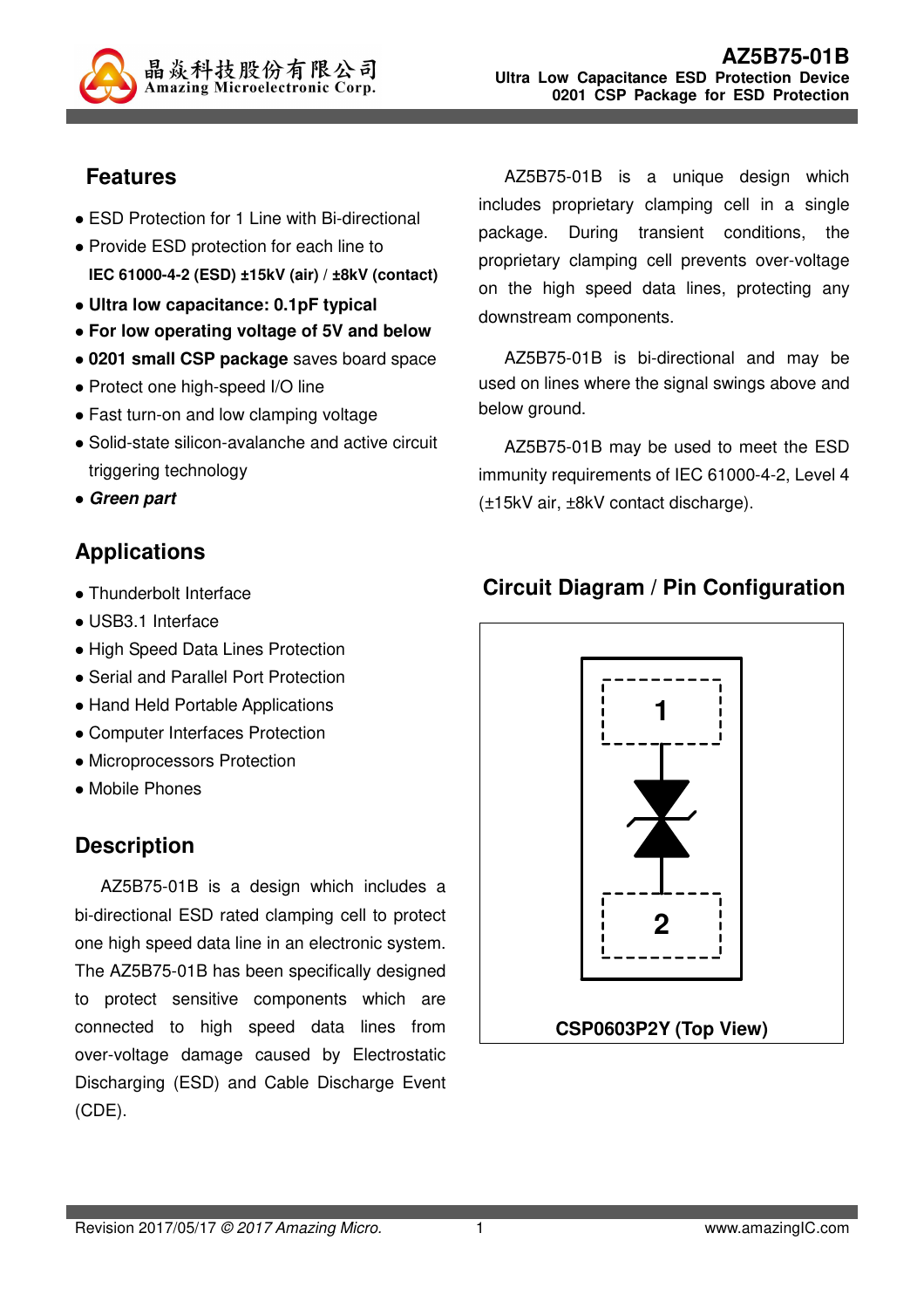

### **SPECIFICATIONS**

| <b>ABSOLUTE MAXIMUM RATINGS</b>   |                            |                 |              |  |
|-----------------------------------|----------------------------|-----------------|--------------|--|
| <b>PARAMETER</b>                  | <b>SYMBOL</b>              | <b>RATING</b>   | <b>UNITS</b> |  |
| <b>Operating Supply Voltage</b>   | $\mathsf{V}_\mathsf{DC}$   | ±5.5            |              |  |
| ESD per IEC 61000-4-2 (Air)       | $V_{ESD-1}$                | ±15             | kV           |  |
| ESD per IEC 61000-4-2 (Contact)   | $V_{ESD-2}$                | ±8              |              |  |
| <b>Lead Soldering Temperature</b> | ${\sf T}_{\sf SOL}$        | 260 (10 sec.)   | $^{\circ}C$  |  |
| <b>Operating Temperature</b>      | $\mathsf{T}_{\mathsf{OP}}$ | $-55$ to $+85$  | $^{\circ}C$  |  |
| Storage Temperature               | ${\mathsf T}_{\text{STO}}$ | $-55$ to $+150$ | $^{\circ}C$  |  |

| <b>ELECTRICAL CHARACTERISTICS</b>               |                         |                                                                      |             |            |            |              |
|-------------------------------------------------|-------------------------|----------------------------------------------------------------------|-------------|------------|------------|--------------|
| <b>PARAMETER</b>                                | <b>SYMBOL</b>           | <b>CONDITIONS</b>                                                    | <b>MINI</b> | <b>TYP</b> | <b>MAX</b> | <b>UNITS</b> |
| <b>Reverse Stand-Off</b><br>Voltage             | <b>V</b> <sub>RWM</sub> | $T = 25 °C$ .                                                        | $-5$        |            | 5          | $\vee$       |
| Reverse Leakage<br>Current                      | $I_{\text{Leak}}$       | $V_{BWM} = \pm 5.0 V$ , T = 25 °C.                                   |             |            | 100        | nA           |
| Reverse Breakdown<br>Voltage                    | $V_{BV}$                | $I_{\text{BV}} = 1 \text{mA}, T = 25 \text{ °C}.$                    | 6           |            | 9          | $\vee$       |
| <b>ESD Clamping</b><br>Voltage (Note 1)         | $V_{\text{clamp}}$      | IEC 61000-4-2 +8kV ( $I_{TLP}$ =<br>16A), Contact mode, $T = 25$ °C. |             | 18         |            | V            |
| <b>ESD Dynamic</b><br><b>Turn-on Resistance</b> | $R_{\text{dynamic}}$    | IEC 61000-4-2 0 ~ +8kV,<br>$T = 25^{\circ}C$ , Contact mode.         |             | 0.7        |            | Ω            |
| Channel Input                                   |                         | $V_B = 2.5V$ , f = 1MHz, T = 25 °C.                                  |             |            | 0.2        | рF           |
| Capacitance                                     | $C_{\text{IN}}$         | $V_B = 2.5V$ , f = 1GHz, T = 25 °C.                                  |             | 0.1        |            | рF           |

Note 1: ESD Clamping Voltage was measured by Transmission Line Pulsing (TLP) System.

TLP conditions:  $Z_0 = 50\Omega$ ,  $t_p = 100$ ns,  $t_r = 1$ ns.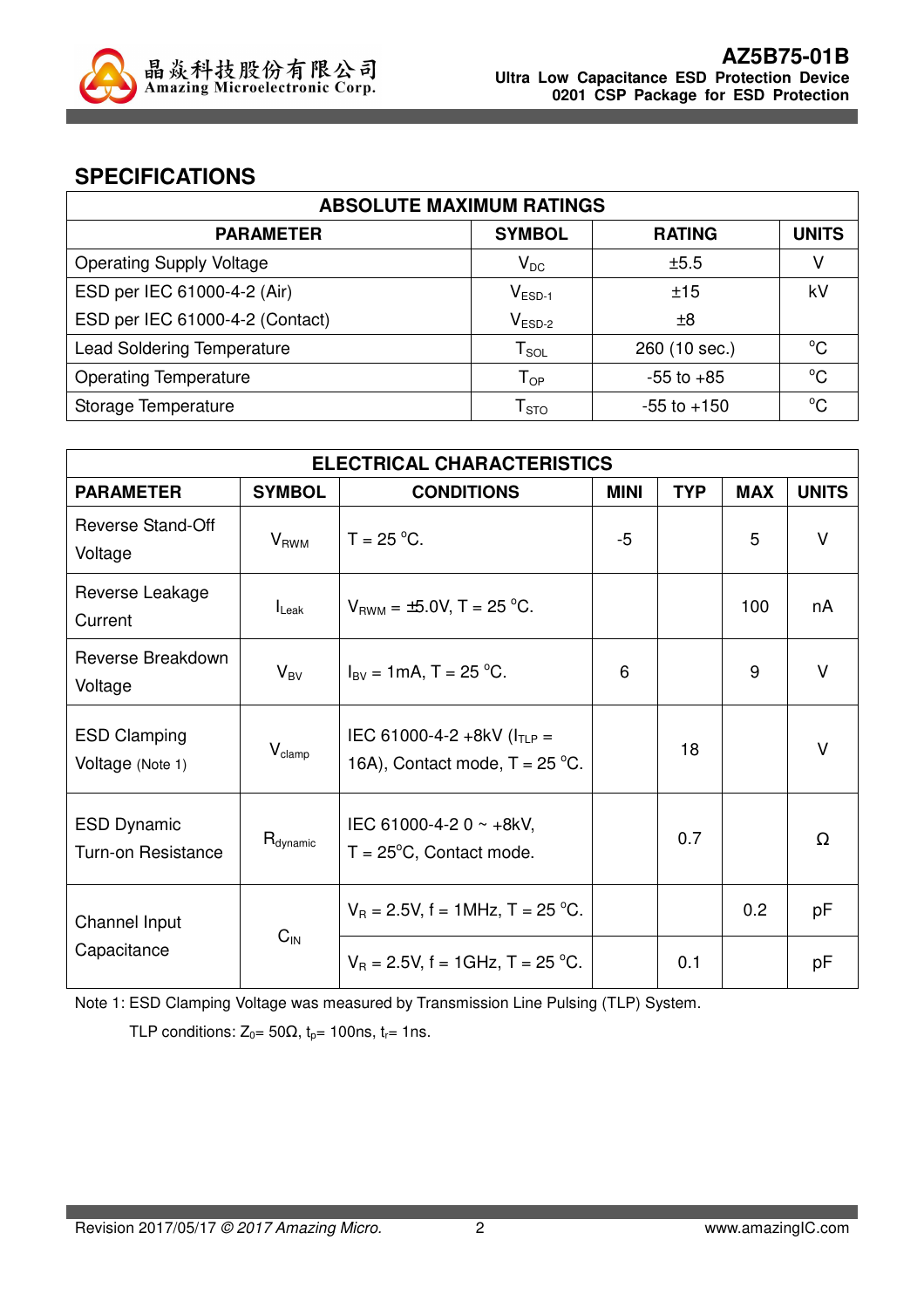

# **Typical Characteristics**



**Transmission Line Pulsing (TLP) Voltage (V)**

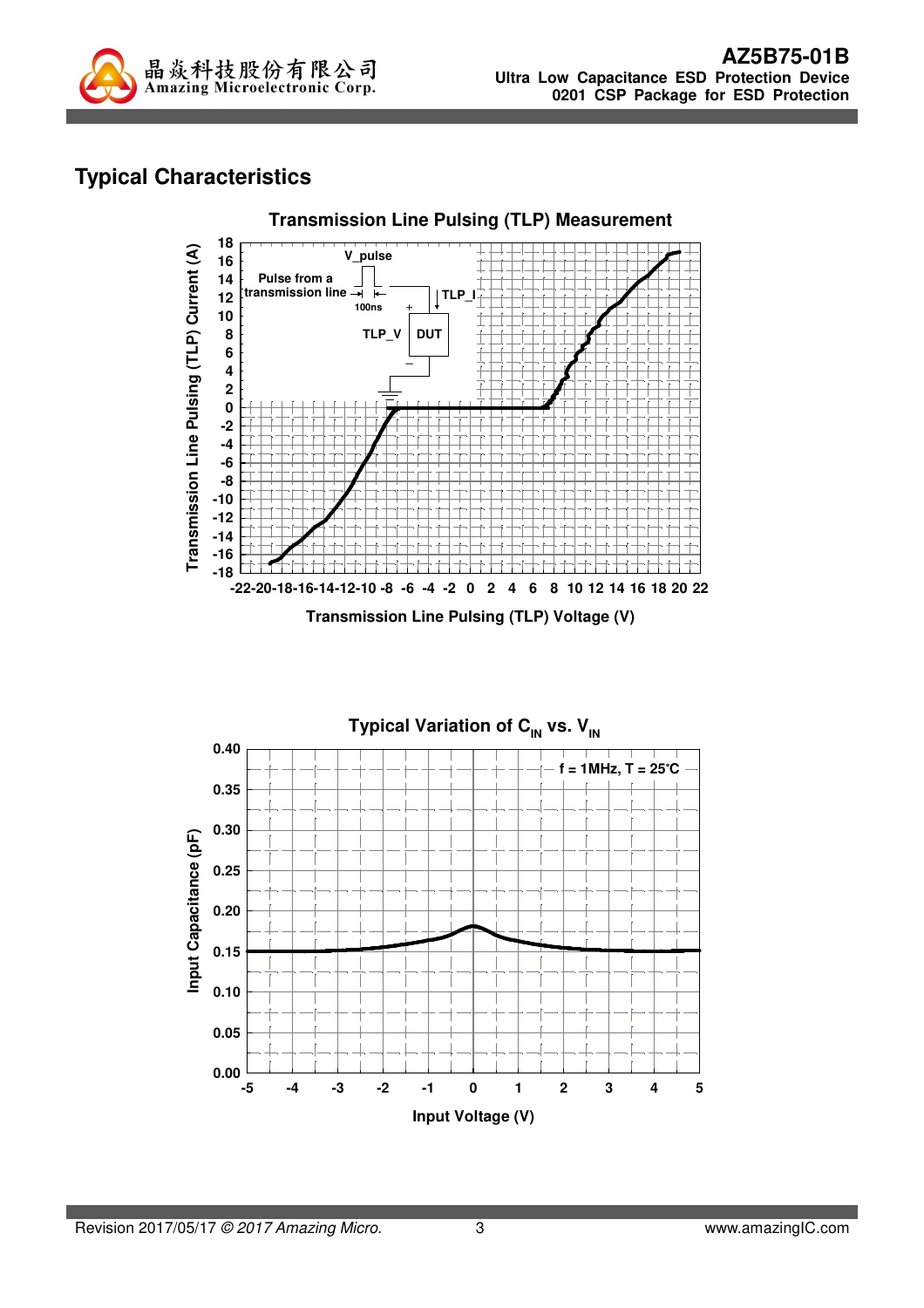

## **Applications Information**

The AZ5B75-01B is designed to protect one line against system ESD pulses by clamping it to an acceptable reference. It provides bi-directional protection.

The usage of the AZ5B75-01B is shown in Fig. 1. Protected line, such as high speed data line, is connected at pin 1. The pin 2 is connected to a ground plane on the board. In order to minimize parasitic inductance in the board traces, all path lengths connected to the pins of AZ5B75-01B should be kept as short as possible.

In order to obtain enough suppression of ESD induced transient, good circuit board is critical. Thus, the following guidelines are recommended:

- Minimize the path length between the protected lines and the AZ5B75-01B.
- Place the AZ5B75-01B near the input terminals or connectors to restrict transient coupling.
- The ESD current return path to ground should be kept as short as possible.
- Use ground planes whenever possible.
- NEVER route critical signals near board edges and near the lines which the ESD transient easily injects to.



**Fig. 1 ESD protection scheme by using AZ5B75-01B.**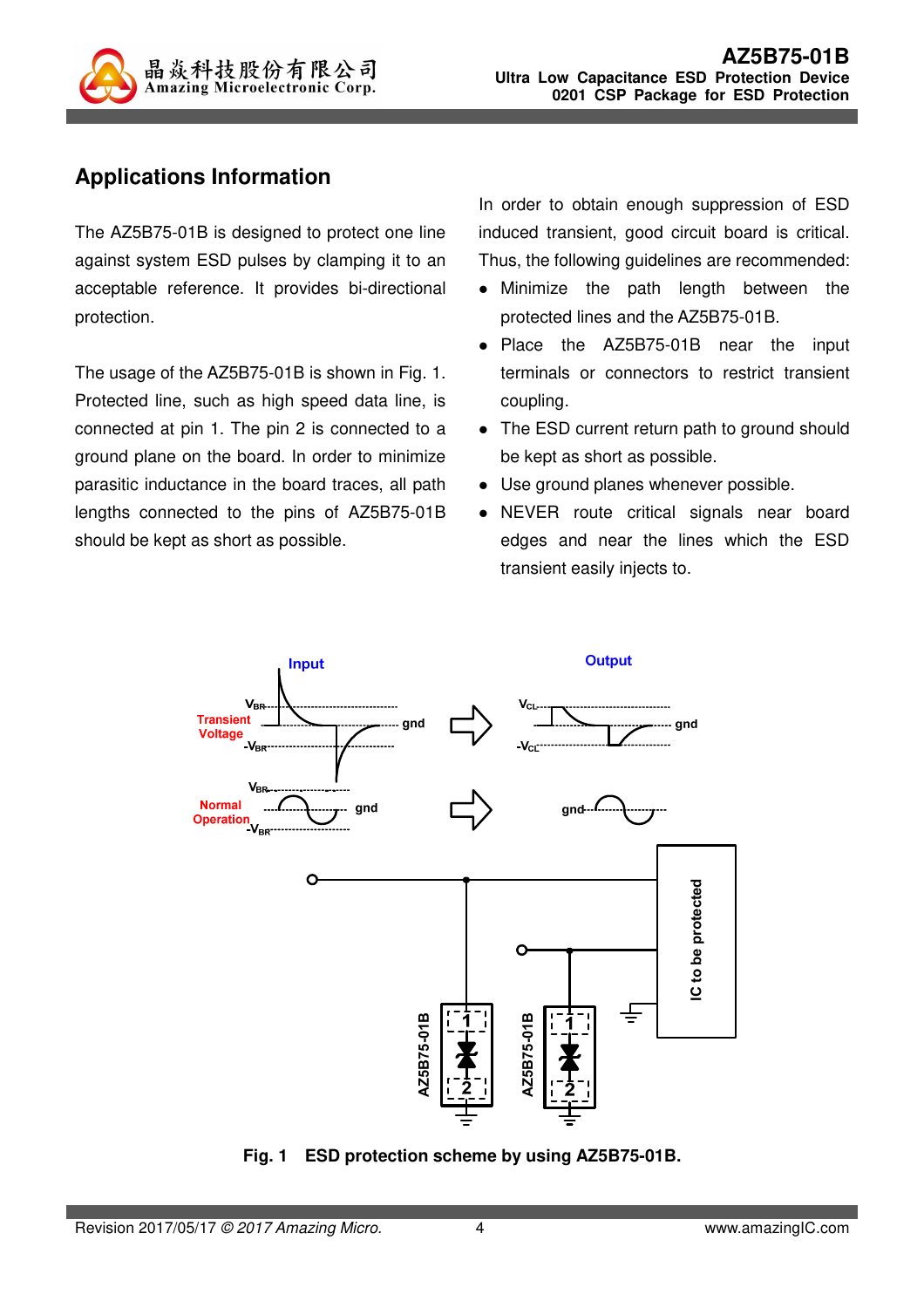

### **Mechanical Details CSP0603P2Y PACKAGE DIAGRAMS**



### **PACKAGE DIMENSIONS**

| <b>Symbol</b>  | <b>Millimeters</b> |       |       |  |
|----------------|--------------------|-------|-------|--|
|                | MIN.               | TYP.  | MAX.  |  |
| D              | 0.275              | 0.300 | 0.325 |  |
| Е              | 0.575              | 0.600 | 0.625 |  |
| A              | 0.256              | 0.276 | 0.296 |  |
| A <sub>1</sub> |                    | 0.011 |       |  |
| F              |                    | 0.400 |       |  |
| G              | 0.210              | 0.220 | 0.230 |  |
| н              | 0.110              | 0.120 | 0.130 |  |

## **LAND LAYOUT**



#### Notes:

This LAND LAYOUT is for reference purposes only. Please consult your manufacturing partners to ensure your company's PCB design guidelines are met.